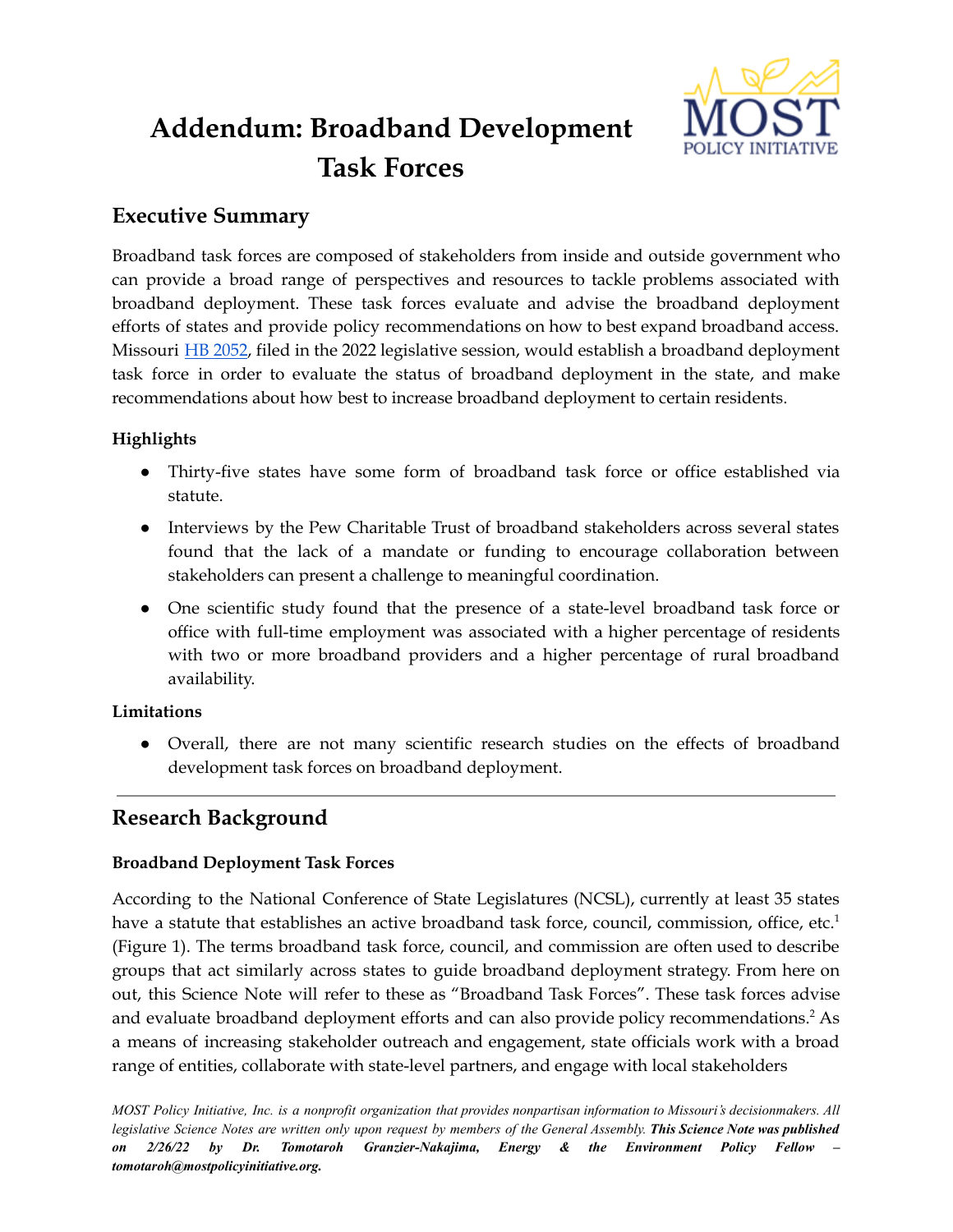

**Figure 1.** A map of states with a broadband office or task force established by statute. Other states may still have an office or task force without the statute requirement. This figure is made with data compiled by NCSL.

including local elected officials. There are also other forms of more informal engagement that states can take to interact with stakeholders, including when other agencies refer constituents to the state broadband program, or when the program collaborates with other organizations that have similar goals. <sup>2</sup> For a broader discussion of state-level broadband policies, see our previously published [Science](https://mostpolicyinitiative.org/science-note/state-level-broadband-policies/) Note.

State broadband task forces are composed of individuals from inside and outside government and help to ensure that information and perspectives are collected from stakeholders who are affected by (or are themselves) broadband providers. <sup>3</sup> These task forces may contain representatives from a wide range of different sectors including the state's broadband agency, public utilities commission, consumers council, state office of the chief information officer, economic development, emergency services, K-12 education, higher education, healthcare, and internet service providers (ISPs).

Missouri HB [2052](https://house.mo.gov/bill.aspx?bill=HB2052&year=2022&code=R), filed in the 2022 legislative session, would establish a Missouri broadband deployment task force consisting of members from the House of Representatives, the Senate, and other stakeholders not explicitly defined in the bill. This task force would submit reports in 2023 and 2025 evaluating the status of broadband deployment in the state, and make recommendations about how best to increase broadband deployment to unserved and underserved residents.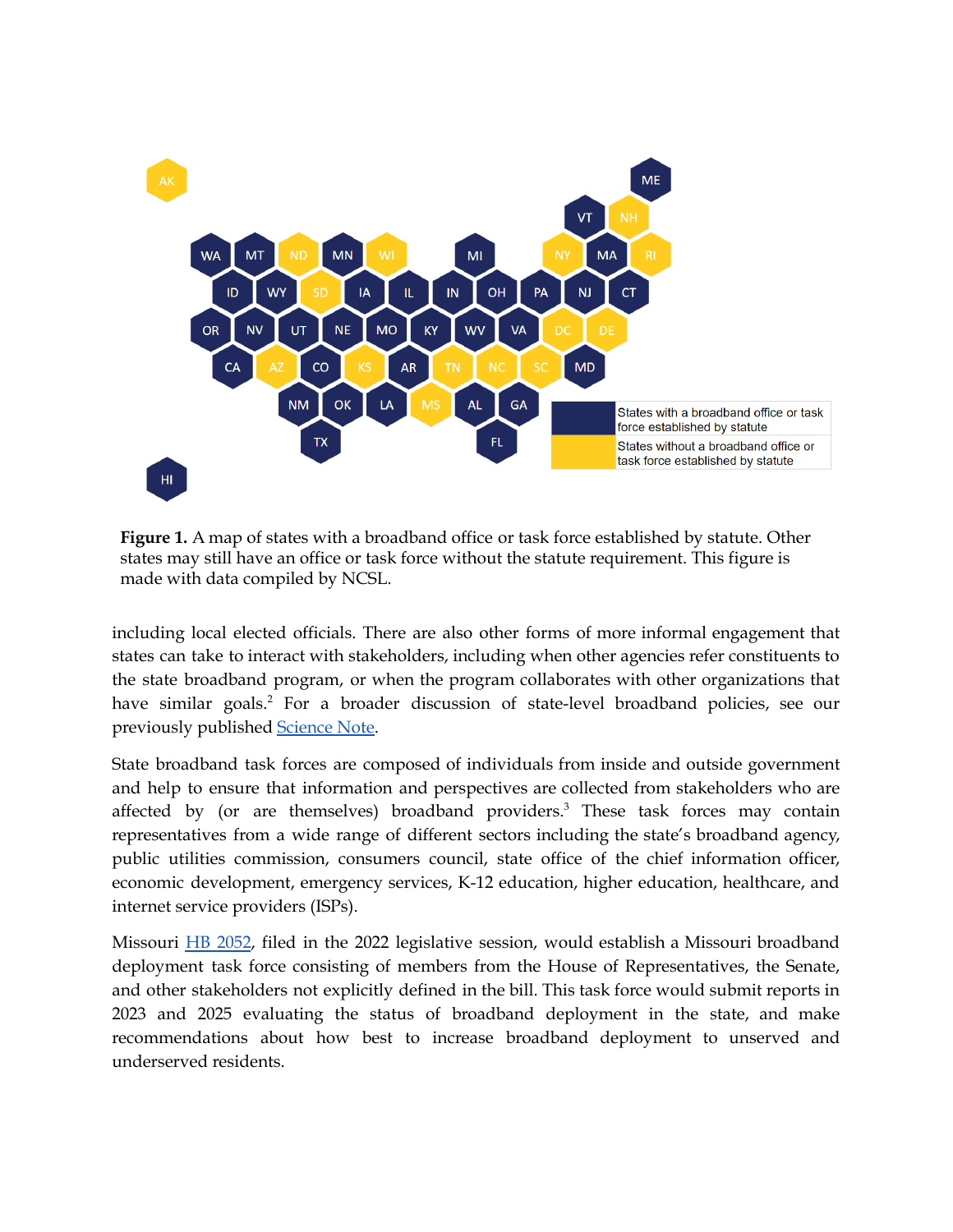#### **Impacts of Broadband Task Forces**

NCSL states several advantages of state broadband task forces including: 1) the ability to provide input towards a state broadband plan; 2) promoting public-private sector participation; 3) supporting broadband deployment map development; 4) providing aid for funding programs; and 5) aiding with broadband adoption and digital literacy. <sup>1</sup> Pew Charitable Trusts conducted interviews with broadband stakeholders including state broadband programs, other state agencies, ISPs, and local and regional organizations across several states. <sup>2</sup> They published a [report](https://www.pewtrusts.org/-/media/assets/2020/03/broadband_report0320_final.pdf) based on these conversations and identified "promising practices" that states are taking towards expanding broadband access. Stakeholder engagement, which includes broadband task forces, was listed as one of the five practices with promise for expanding services. They cite that stakeholder engagement brings different perspectives and resources to broadband problems and solutions.

One research study investigated the effects of broadband offices and task forces on broadband availability.<sup>4</sup> They found that broadband offices and task forces may be instrumental in obtaining federal broadband funding from the Federal Communications Commission and the United States Department of Agriculture. They may also work with private providers in the state to assess demand and help make a business case for investment in broadband. The same study also found that state broadband offices and task forces with full time employees are associated with a higher percentage of residents with two or more broadband providers and a higher percentage of rural broadband availability which may lead to competition and affect prices. 4,5

The Pell Center provides a [list](https://www.pellcenter.org/wp-content/uploads/2017/02/State-Level-Broadband-Policy-FINAL.pdf) of suggested steps that states can take to improve broadband deployment. <sup>3</sup> Among the list is a suggestion to identify broadband experts in the state and establish a means of convening them so they can share their knowledge and perspectives, much like what could be accomplished by a state broadband task force. Interviewees of the Pew Charitable Trust broadband access report stated that the lack of a mandate or funding to encourage collaboration between stakeholders can present a challenge to meaningful coordination. 2

#### **References**

- 1. Morton, H. (2022, January 31). *State Broadband Task Forces, Commissions, or Authorities*. National Conference of State Legislatures. Retrieved February 25, 2022, from [https://www.ncsl.org/research/telecommunications-and-information-technology/state-broadba](https://www.ncsl.org/research/telecommunications-and-information-technology/state-broadband-task-forces-commissions.aspx) [nd-task-forces-commissions.aspx](https://www.ncsl.org/research/telecommunications-and-information-technology/state-broadband-task-forces-commissions.aspx)
- 2. Stauffer, A., de Wit, K., Rea, A., & Kitson, D. (2020). (rep.). *How States Are Expanding Broadband Access*. The Pew Charitable Trusts. Retrieved February 25, 2022, from [https://www.pewtrusts.org/-/media/assets/2020/03/broadband\\_report0320\\_final.pdf.](https://www.pewtrusts.org/-/media/assets/2020/03/broadband_report0320_final.pdf)
- 3. Siefer, A. (2015). (rep.). *State-Level Broadband Policy: A Compendium of Resources and Approaches*. Pell Center for International Relations and Public Policy. Retrieved February 25, 2022, from